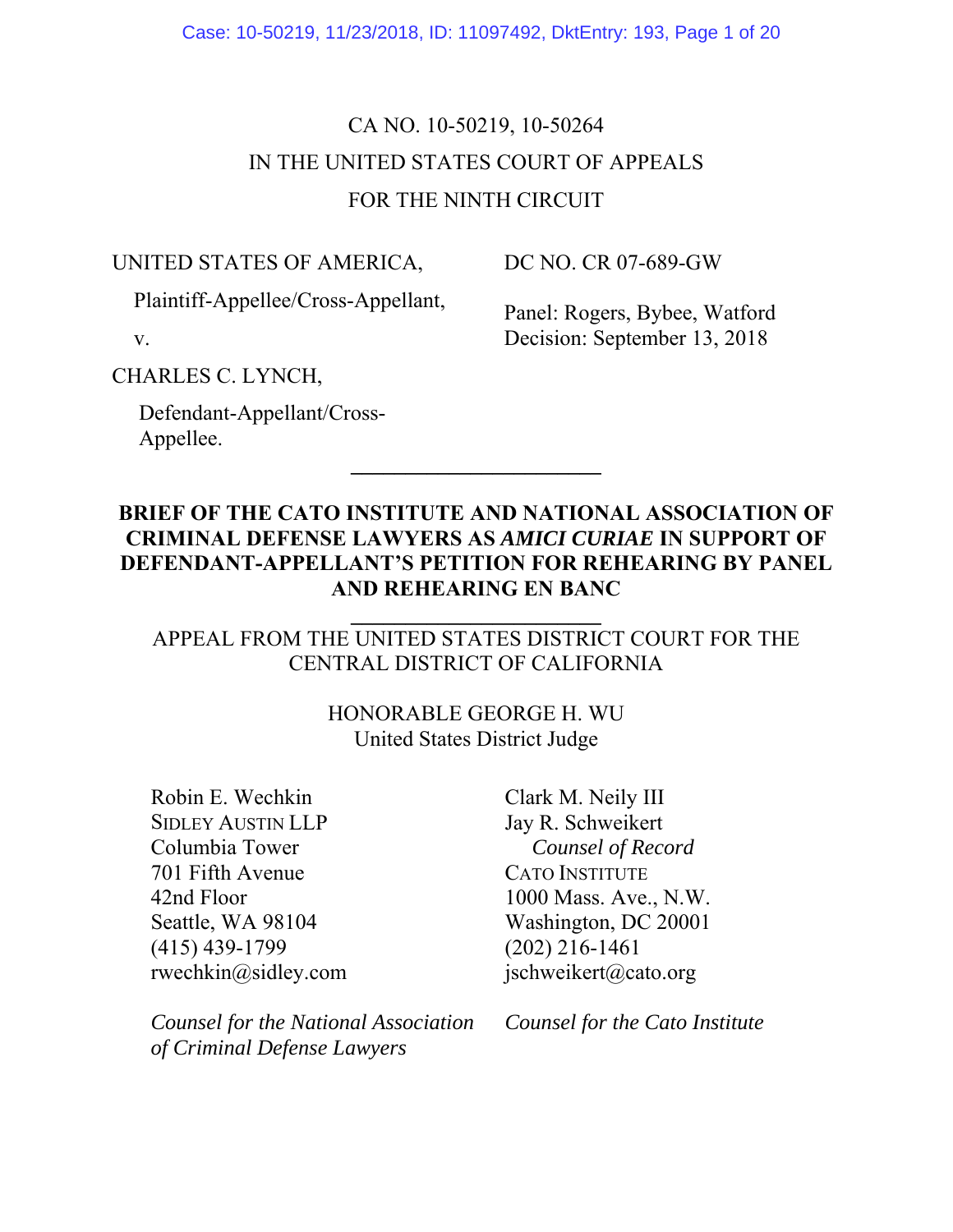## **RULE 26.1 CORPORATE DISCLOSURE STATEMENT**

 The Cato Institute and National Association of Criminal Defense Attorneys are nonprofit entities operating under  $\S 501(c)(3)$  of the Internal Revenue Code. Neither *amici* are subsidiaries or affiliates of a publicly owned corporation, and neither issue shares of stock. No publicly held corporation has a direct financial interest in the outcome of this litigation due to *amici*'s participation.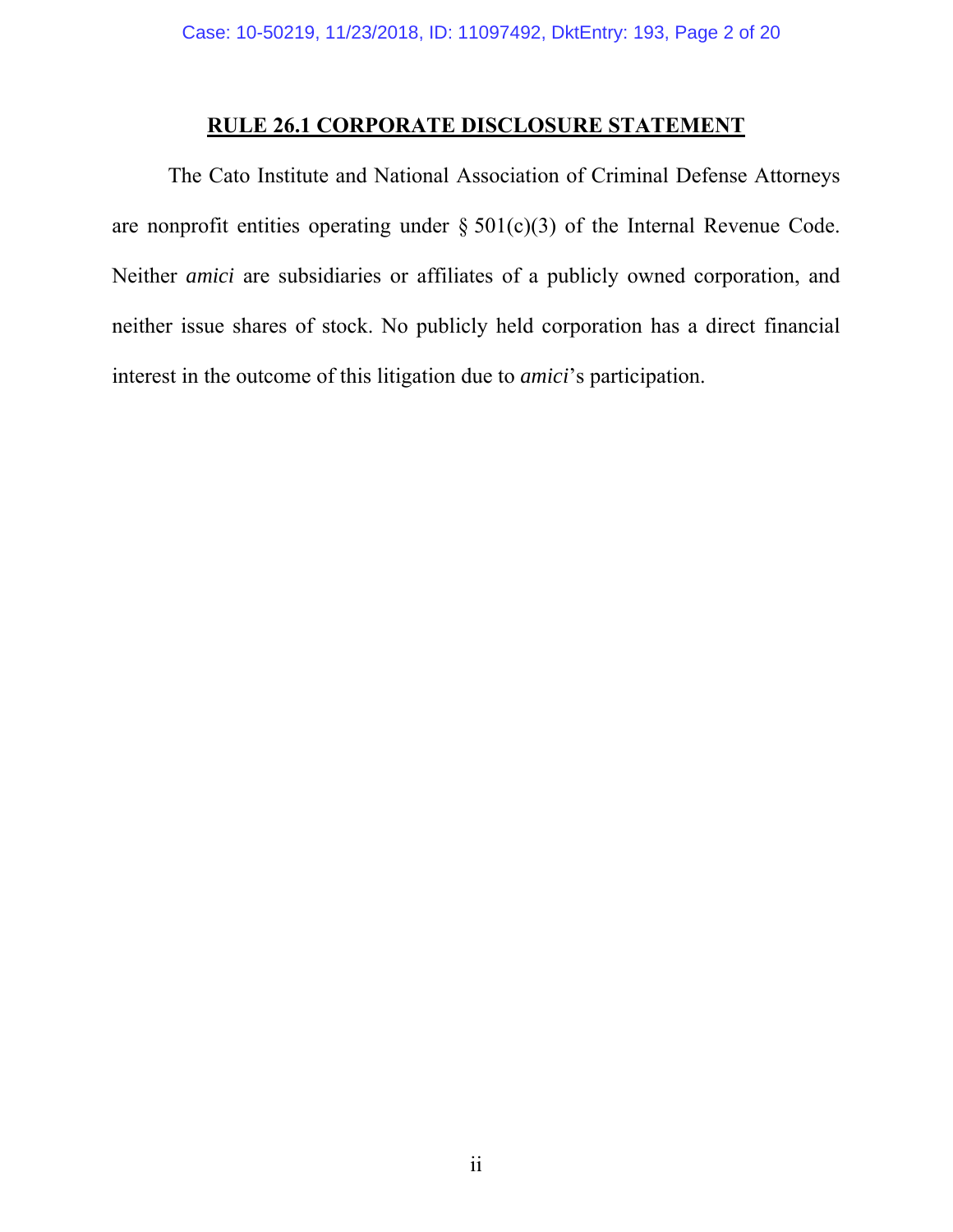# **TABLE OF CONTENTS**

| THE INDEPENDENCE OF CITIZEN JURIES IS A WELL-ESTABLISHED<br>$\mathbf{I}$ .<br>AND CRUCIAL FEATURE OF OUR LEGAL AND CONSTITUTIONAL |  |
|-----------------------------------------------------------------------------------------------------------------------------------|--|
| THE PANEL MAJORITY ERRED IN UPHOLDING THE DISTRICT<br>$\Pi$ .<br>COURT'S INSTRUCTION SUGGESTING THAT LYNCH'S JURY COULD           |  |
| III. PROTECTING JURY INDEPENDENCE IS ALL THE MORE IMPORTANT<br>BECAUSE OF THE VANISHINGLY SMALL ROLE THAT JURY TRIALS             |  |
|                                                                                                                                   |  |
|                                                                                                                                   |  |
|                                                                                                                                   |  |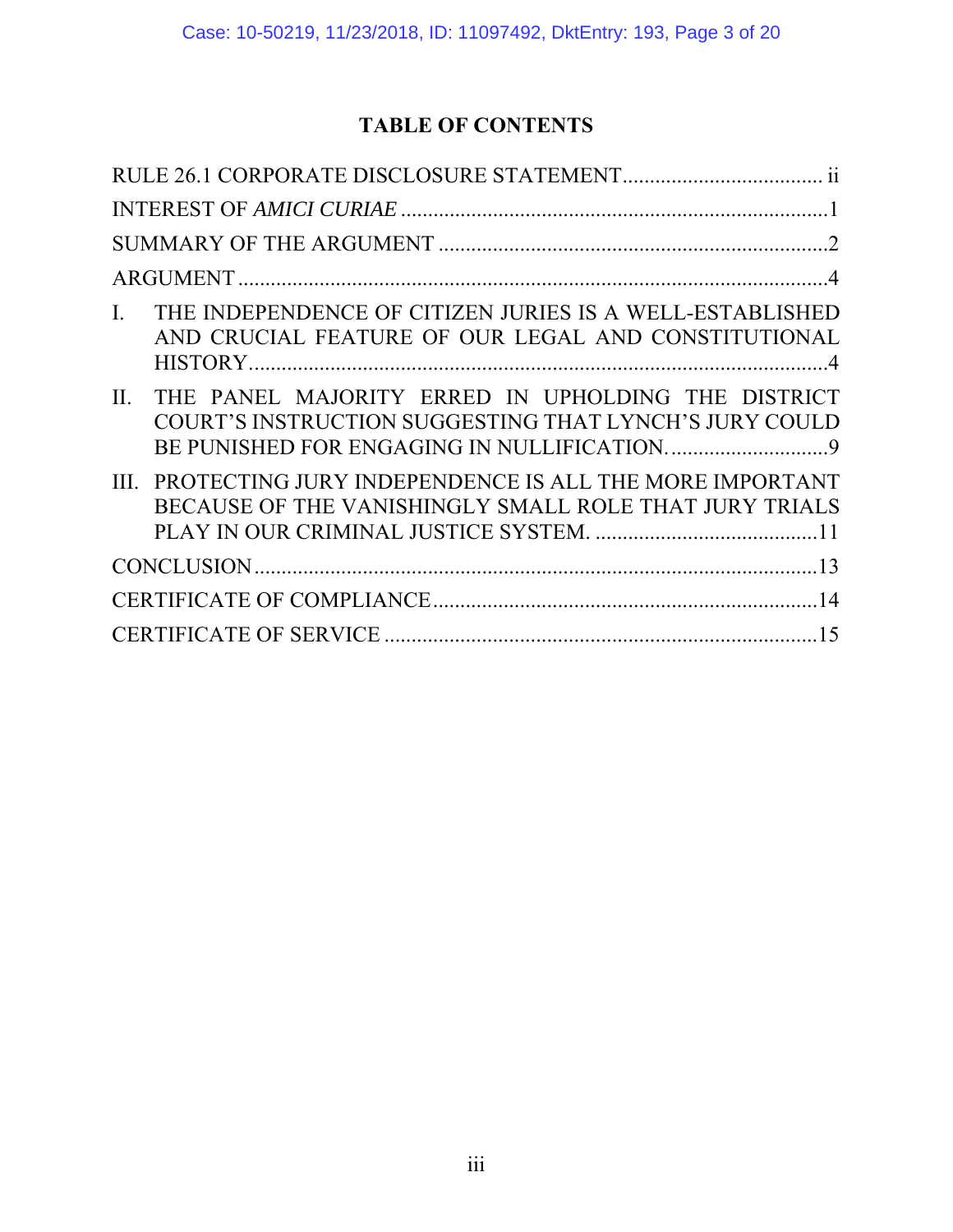## **TABLE OF AUTHORITIES**

## **Cases**

| United States v. Manzano, No. 3:18-cr-00095 (D. Conn. Oct. 29, 2018) 9             |
|------------------------------------------------------------------------------------|
|                                                                                    |
| <b>Constitutional Provisions</b>                                                   |
|                                                                                    |
|                                                                                    |
|                                                                                    |
| <b>Other Authorities</b>                                                           |
| 2 J. Story, Commentaries on the Constitution of the United States § 1779           |
| AKHIL REED AMAR, THE BILL OF RIGHTS: CREATION AND RECONSTRUCTION (1998)            |
| Albert W. Alschuler & Andrew G. Deiss, A Brief History of the Criminal Jury in the |
| ALEXIS DE TOCQUEVILLE, DEMOCRACY IN AMERICA (Phillips Bradley ed. 1945)8           |
| CLAY CONRAD, JURY NULLIFICATION: THE EVOLUTION OF A DOCTRINE (2d ed. 2014)         |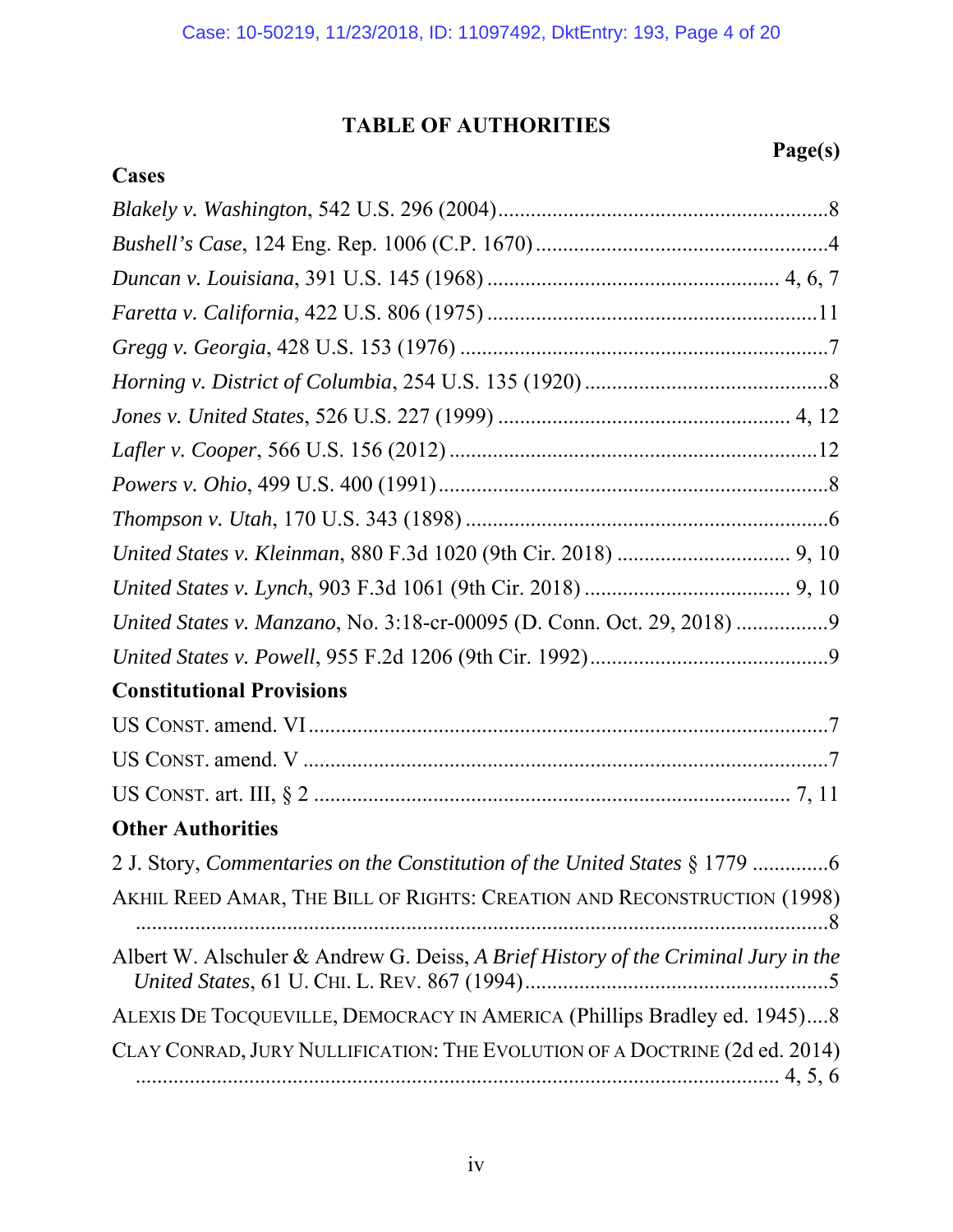| George Fisher, <i>Pleas Bargaining's Triumph</i> , 109 YALE L.J. 857 (2000)12 |
|-------------------------------------------------------------------------------|
| Jed S. Rakoff, Why Innocent People Plead Guilty, N.Y. REV. OF BOOKS, Nov. 20, |
| Letter XV by the Federal Farmer (Jan. 18, 1788), reprinted in 2 THE COMPLETE  |
| LYSANDER SPOONER, AN ESSAY ON THE TRIAL BY JURY (1852)4                       |
| Suja A. Thomas, What Happened to the American Jury?, LITIGATION, Spring 2017  |
|                                                                               |
| THOMAS ANDREW GREEN, VERDICT ACCORDING TO CONSCIENCE: PERSPECTIVES ON         |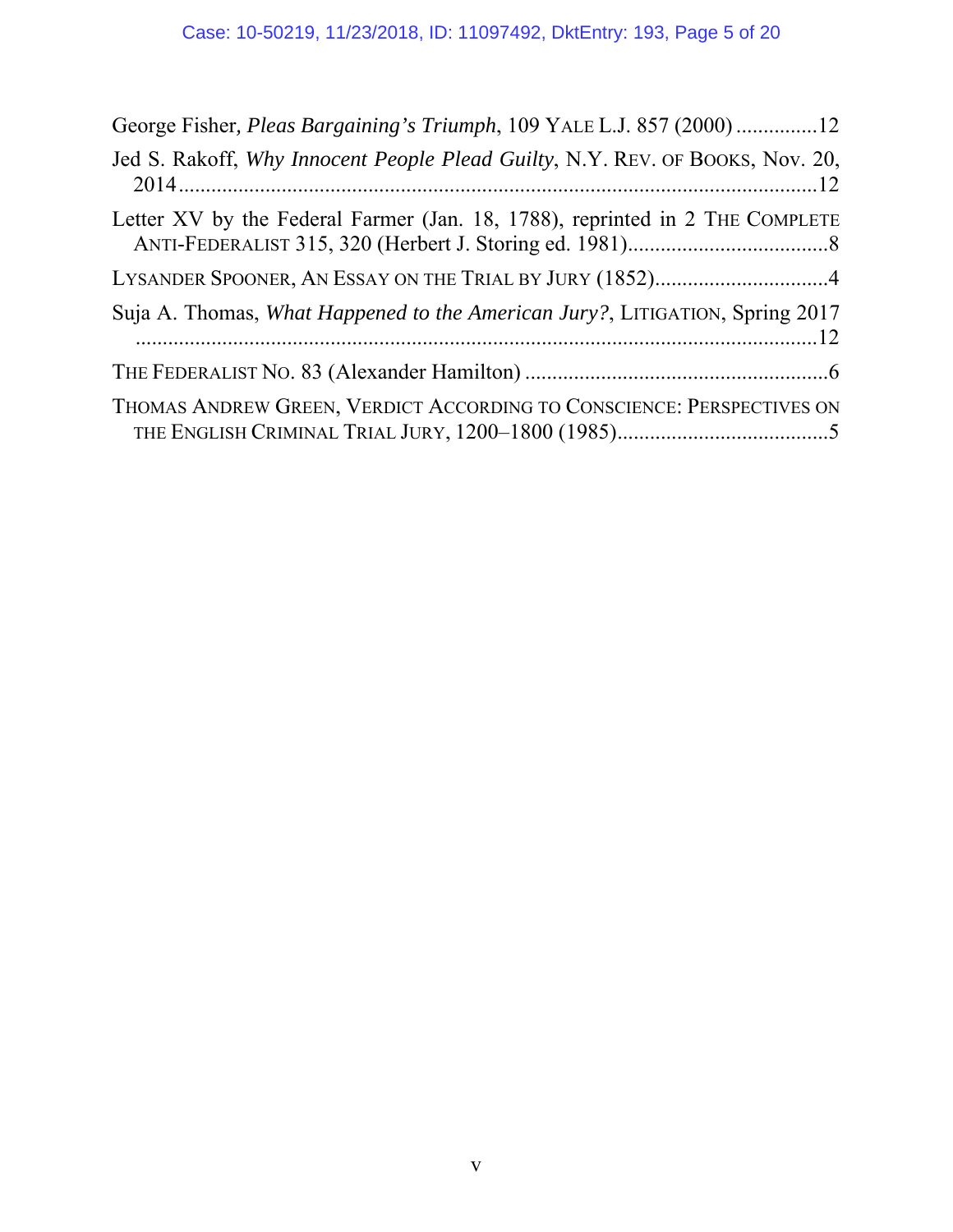## **INTEREST OF** *AMICI CURIAE***<sup>1</sup>**

The Cato Institute is a nonpartisan public policy research foundation founded in 1977 and dedicated to advancing the principles of individual liberty, free markets, and limited government. Cato's Project on Criminal Justice was founded in 1999, and focuses on the scope of substantive criminal liability, the proper and effective role of police in their communities, the protection of constitutional and statutory safeguards for criminal suspects and defendants, citizen participation in the criminal justice system, and accountability for law enforcement.

The National Association of Criminal Defense Lawyers (NACDL) is a nonprofit voluntary professional bar association founded in 1958 that works on behalf of criminal defense attorneys to ensure justice and due process for those accused of crimes. It has a nationwide membership of many thousands of direct members, and up to 40,000 with affiliates. NACDL is dedicated to advancing the proper, efficient, and just administration of justice.

-

<sup>&</sup>lt;sup>1</sup> Fed. R. App. P. 29 Statement: No counsel for either party authored this brief in whole or in part. No person or entity other than *amici* and their members made a monetary contribution to its preparation or submission. Pursuant to Ninth Circuit Rule 29-2(a), all parties have been notified and have consented to the filing of this brief.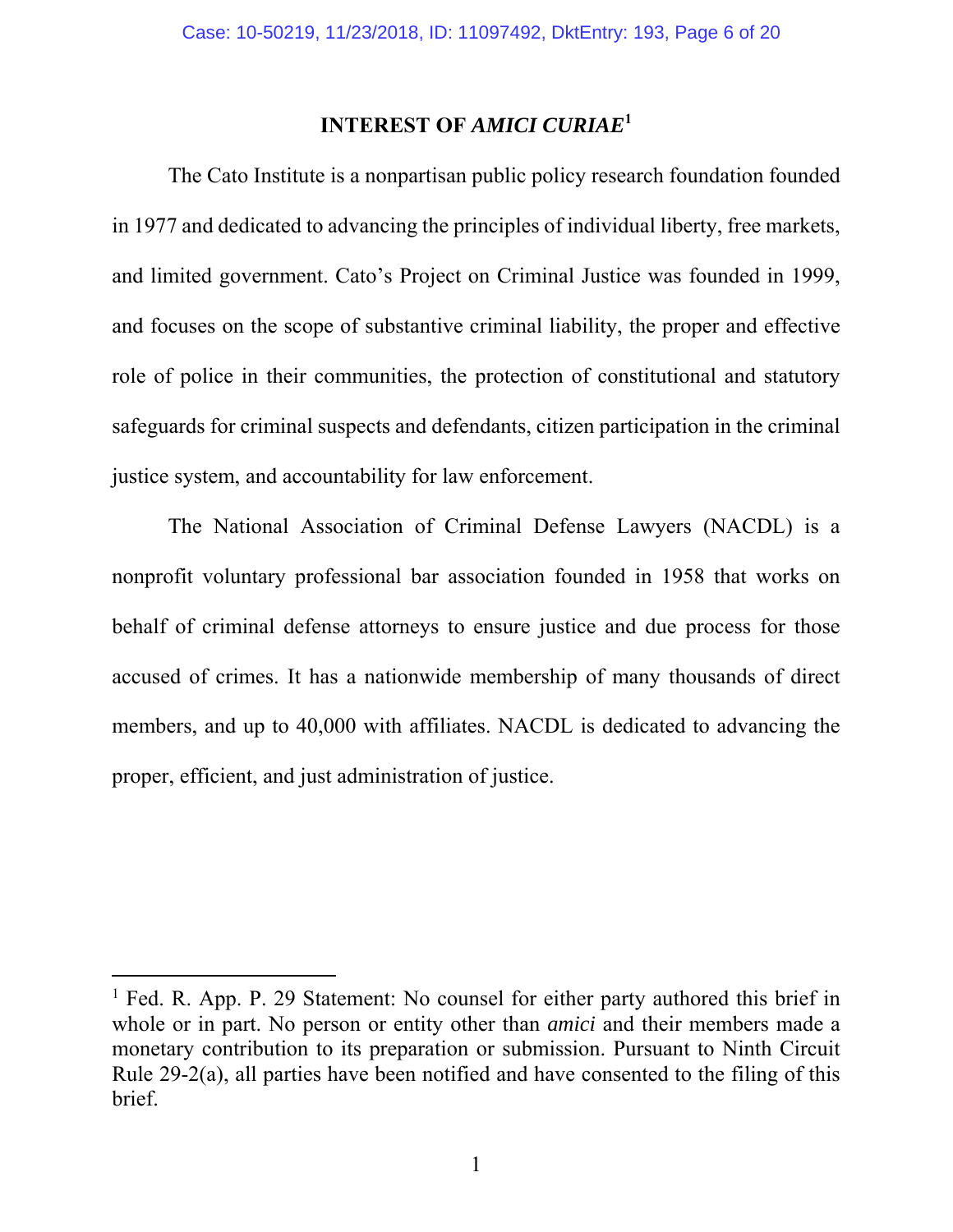### **SUMMARY OF THE ARGUMENT**

Under our Constitution, and within the Anglo-American legal tradition generally, the jury trial is the cornerstone of criminal adjudication. As long as there has been criminal justice in America, the independence of citizen jurors has been understood to be an indispensable structural check on executive and legislative power. This independence has always included "jury nullification"—that is, the inherent prerogative of jurors to decline to convict a defendant, even if factual guilt is shown beyond a reasonable doubt, when doing so would work a manifest injustice.2

Mr. Lynch's case perfectly illustrates why jury independence is both a necessary and a proper feature of our criminal justice system. Even assuming Lynch's prosecution and conviction were technically lawful, $3$  they were manifestly unjust. A sufferer of debilitating migraines, Lynch sought to open a medical marijuana dispensary, in accordance with California state law. Pet. at 3. In a responsible and reasonable effort to ensure compliance with federal law, Lynch—a

 $\overline{a}$ 

<sup>&</sup>lt;sup>2</sup> *Amici* suggest that "jury nullification" is a misleading term for describing this power of juries, as the phrase seems to beg the question as to whether such acquittals are *lawful* exercises of the jury's discretion—"conscientious acquittal" would be a more apt description. Nevertheless, as both the opinions and briefs in this case use the phrase "jury nullification," *amici* will do so as well.

<sup>&</sup>lt;sup>3</sup> *Amici* do not address Lynch's entrapment-by-estoppel defense, but for the reasons given in his petition, rehearing is also warranted to correct the panel majority's error in holding that Lynch had no right to present this defense. *See* Pet. at 2, 14–19.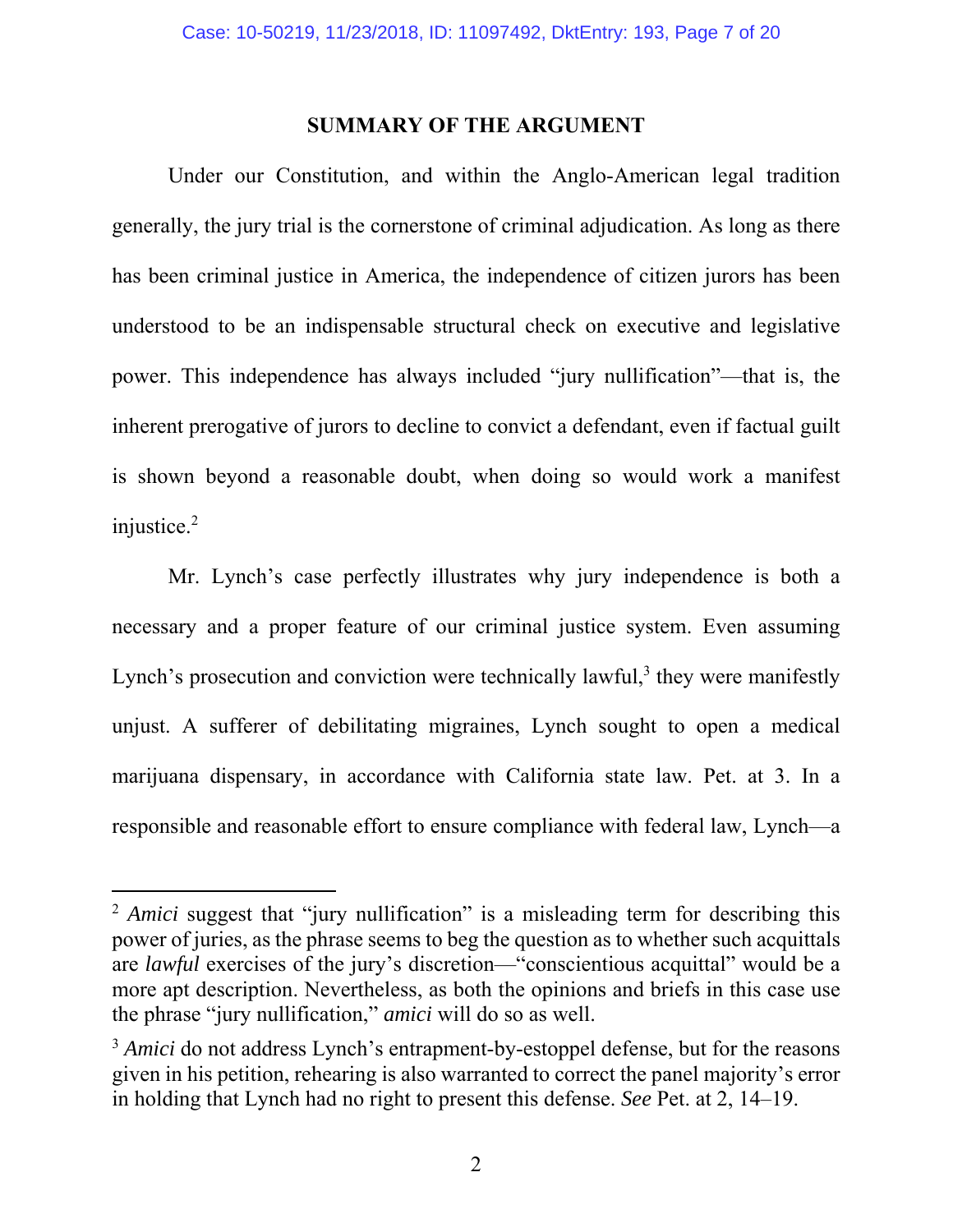#### Case: 10-50219, 11/23/2018, ID: 11097492, DktEntry: 193, Page 8 of 20

non-lawyer—made four separate calls to the DEA, was ultimately told that regulation of medical marijuana dispensaries was a local issue, and reasonably drew the inference that his compliance with state law was sufficient to prevent criminal exposure. *See* Pet. at 3–4. Notwithstanding this assurance, the DEA later raided Lynch's home and business, and federal prosecutors charged him with five violations of federal drug laws, including one carrying a five-year mandatoryminimum sentence. Pet. at 4–5.

A fair-minded citizen would see the obvious injustice in Lynch's prosecution, and there is every reason to think a reasonable jury would have acquitted him except that the district court issued a coercive anti-nullification instruction, in flat contradiction with Ninth Circuit precedent. The panel majority's decision to uphold this coercive instruction, over Judge Watford's powerful dissent, not only creates a severe intra-circuit split, but also imperils the very notion of jury independence—a foundational precept of Anglo-American law that is more ancient than Magna Carta. This error is especially serious today, in light of the fact that use of the jury trial itself is rapidly diminishing, and has been all but replaced by plea bargaining as the baseline for criminal adjudication. This Court should grant rehearing to correct serious mistakes in the panel majority's decision, and to ensure that the right to trial by an impartial, independent jury remains the bedrock of our criminal justice system.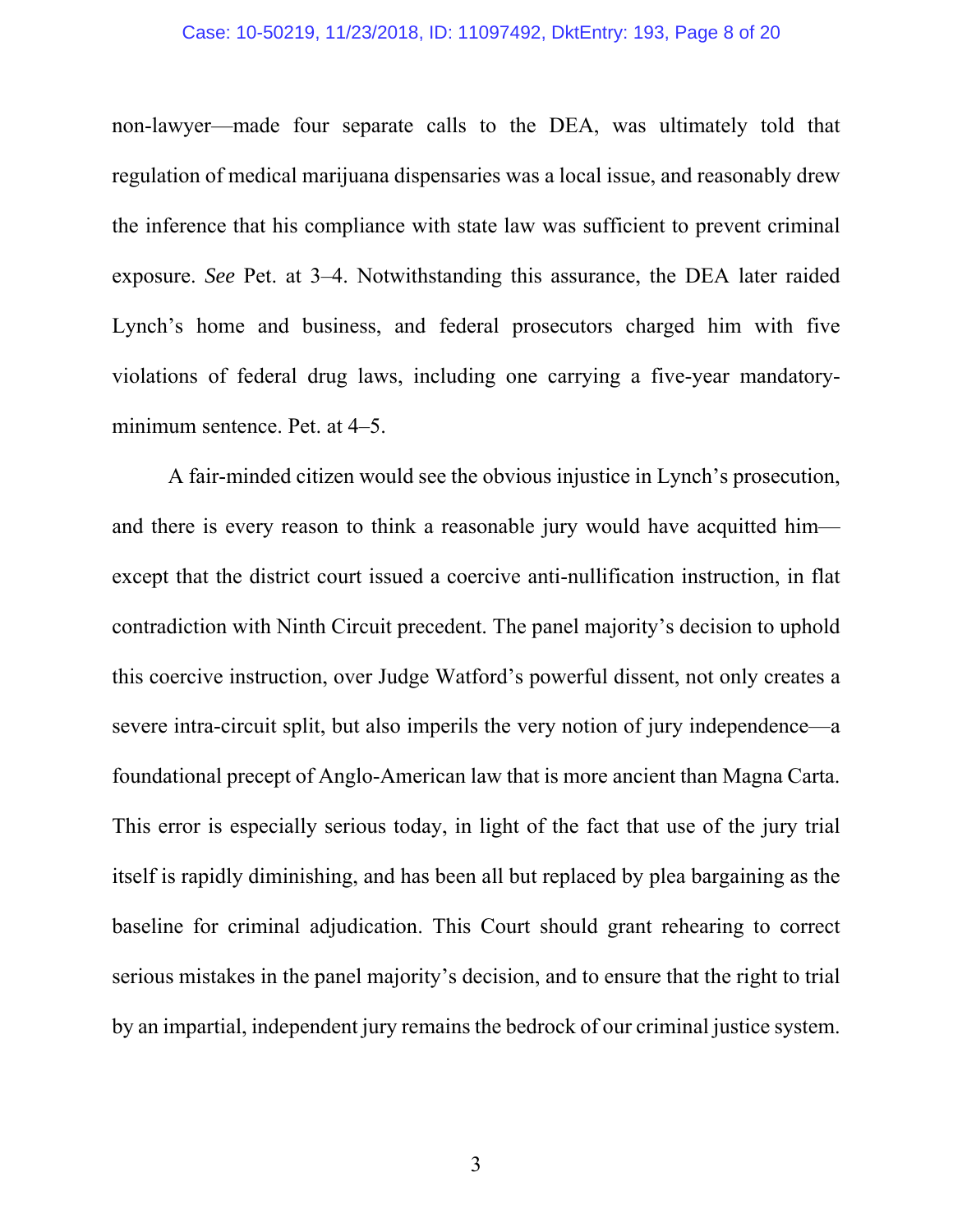#### **ARGUMENT**

## **I. THE INDEPENDENCE OF CITIZEN JURIES IS A WELL-ESTABLISHED AND CRUCIAL FEATURE OF OUR LEGAL AND CONSTITUTIONAL HISTORY.**

 The right to a jury trial developed as a necessary "check or control" on executive power—an essential "barrier" between "the liberties of the people and the prerogative of the crown." *Duncan v. Louisiana*, 391 U.S. 145, 151, 156 (1968) (right to trial by jury is an "inestimable safeguard against the corrupt or overzealous prosecutor and against the compliant, biased, or eccentric judge"); *see also Jones v. United States*, 526 U.S. 227, 246 (1999) (quoting Blackstone's characterization of "trial by jury as 'the grand bulwark' of English liberties").

Scholars have long debated the origin of so-called "jury nullification," but something resembling our notion of an independent jury refusing to enforce unjust laws pre-dates the signing of the Magna Carta, and probably even the Norman Conquest. *See* CLAY CONRAD, JURY NULLIFICATION: THE EVOLUTION OF A DOCTRINE 13 (2d ed. 2014); *see also* LYSANDER SPOONER, AN ESSAY ON THE TRIAL BY JURY 51–85 (1852) (discussing the practice of jury nullification both before and after Magna Carta). In other words, jury independence is as ancient and storied as the Anglo-Saxon legal tradition itself.

One of the most famous illustrations of this principle in pre-colonial England was *Bushell's Case*, 124 Eng. Rep. 1006 (C.P. 1670). Edward Bushell was a member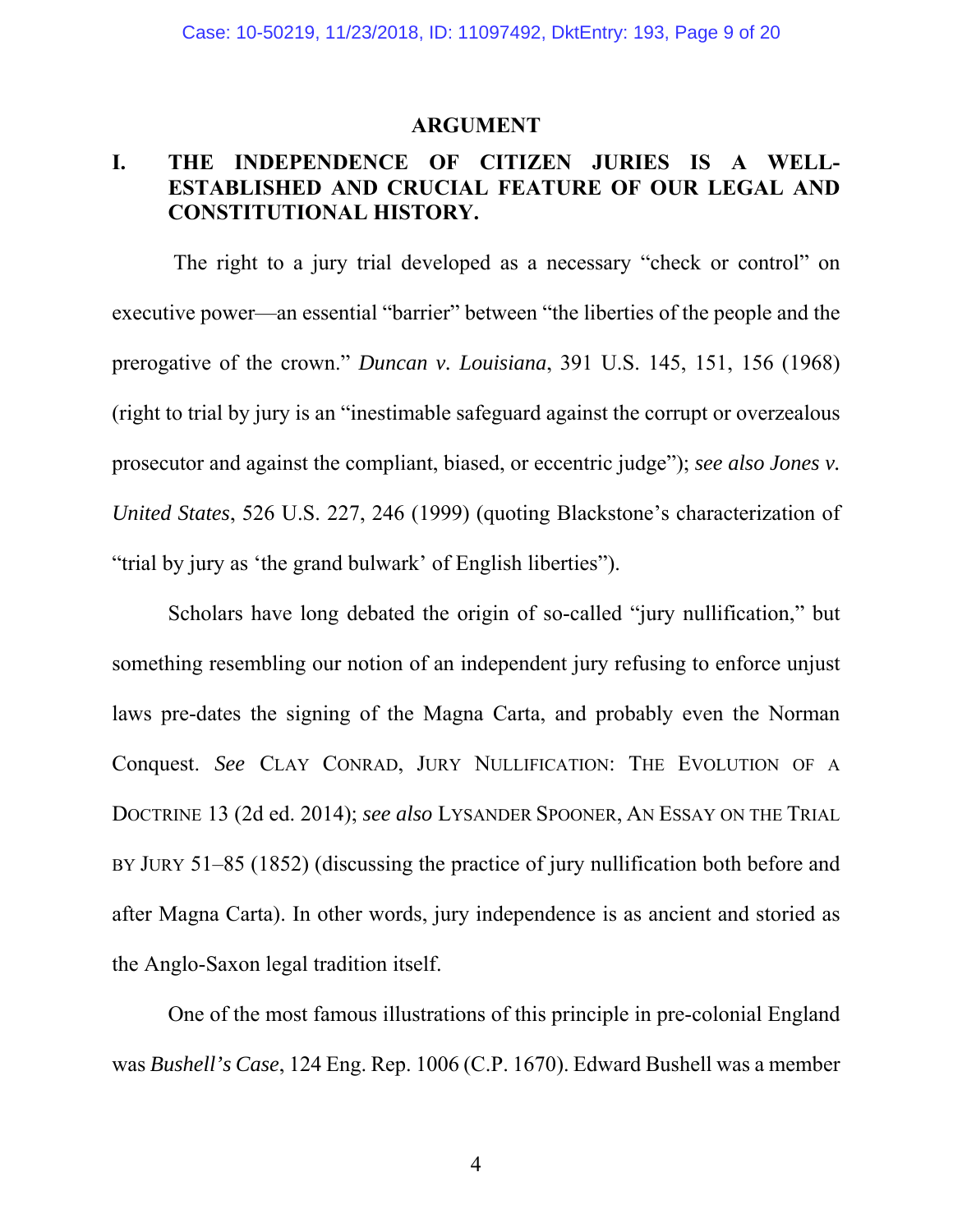of a jury who refused to convict William Penn for violating the Conventicle Act, which prohibited religious assemblies of more than five people outside the auspices of the Church of England. *See* THOMAS ANDREW GREEN, VERDICT ACCORDING TO CONSCIENCE: PERSPECTIVES ON THE ENGLISH CRIMINAL TRIAL JURY, 1200–1800, at 236–49 (1985). In light of Penn's factual guilt, the trial judge essentially ordered the jury to return a guilty verdict, and thereafter imprisoned the jury for contempt when they nevertheless found Penn not guilty. But the Court of Common Pleas reversed, firmly establishing the principle that independent juries had the authority to acquit against the wishes of the Crown. *Id.*

This understanding of the jury trial was likewise firmly established in the American colonies. In the run up to the American Revolution, "[e]arly American jurors had frequently refused to enforce the acts of Parliament in order to protect the autonomy of the colonies." CONRAD, *supra*, at 4. One of the most notable of such cases involved a publisher named John Peter Zenger, who printed newspapers critical of the royal governor of New York and was charged with seditious libel. Albert W. Alschuler & Andrew G. Deiss, *A Brief History of the Criminal Jury in the United States*, 61 U. CHI. L. REV. 867, 871–72 (1994). Zenger's jury refused to convict notwithstanding his factual culpability, thus making Zenger an early symbol for freedom of the press and jury independence. *Id. at* 873–74 ("Zenger's trial was not an aberration; during the pre-Revolutionary period, juries and grand juries all but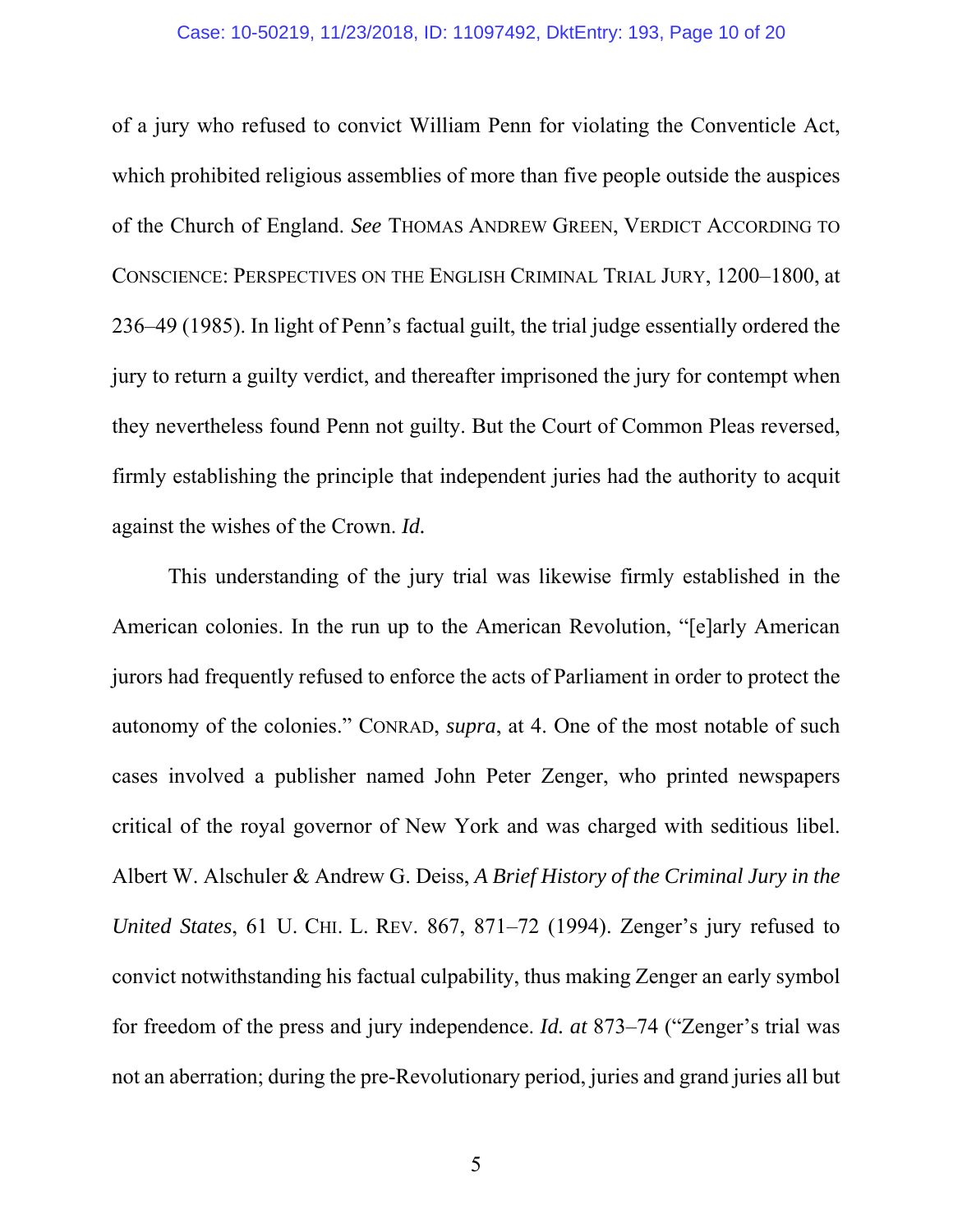#### Case: 10-50219, 11/23/2018, ID: 11097492, DktEntry: 193, Page 11 of 20

nullified the law of seditious libel in the colonies."). America's Founders thus "inherited a well-evolved view of the role of the jury, and both adopted it and adapted it for use in the new Nation." CONRAD, *supra*, at 4.

The community's central role in the administration of criminal justice has been evident since our country's founding. "Those who emigrated to this country from England brought with them this great privilege 'as their birthright and inheritance, as a part of that admirable common law which had fenced around and interposed barriers on every side against the approaches of arbitrary power.'" *Thompson v. Utah*, 170 U.S. 343, 349–350 (1898) (quoting 2 J. Story, *Commentaries on the Constitution of the United States* § 1779). Alexander Hamilton observed that "friends and adversaries of the plan of the [constitutional] convention, if they agree<sup>[d]</sup> in nothing else, concur<sup>[red]</sup> at least in the value they set upon the trial by jury; or if there [was] any difference between them it consist[ed] in this: the former regard[ed] it as a valuable safeguard to liberty; the latter represent[ed] it as the very palladium of free government." THE FEDERALIST NO. 83 (Alexander Hamilton). This "insistence upon community participation in the determination of guilt or innocence" directly addressed the Founders' "[f]ear of unchecked power." *Duncan*, 391 U.S. at 156.

It is thus no surprise that the right to trial by jury occupies a central role in our nation's founding documents. The Declaration of Independence included among its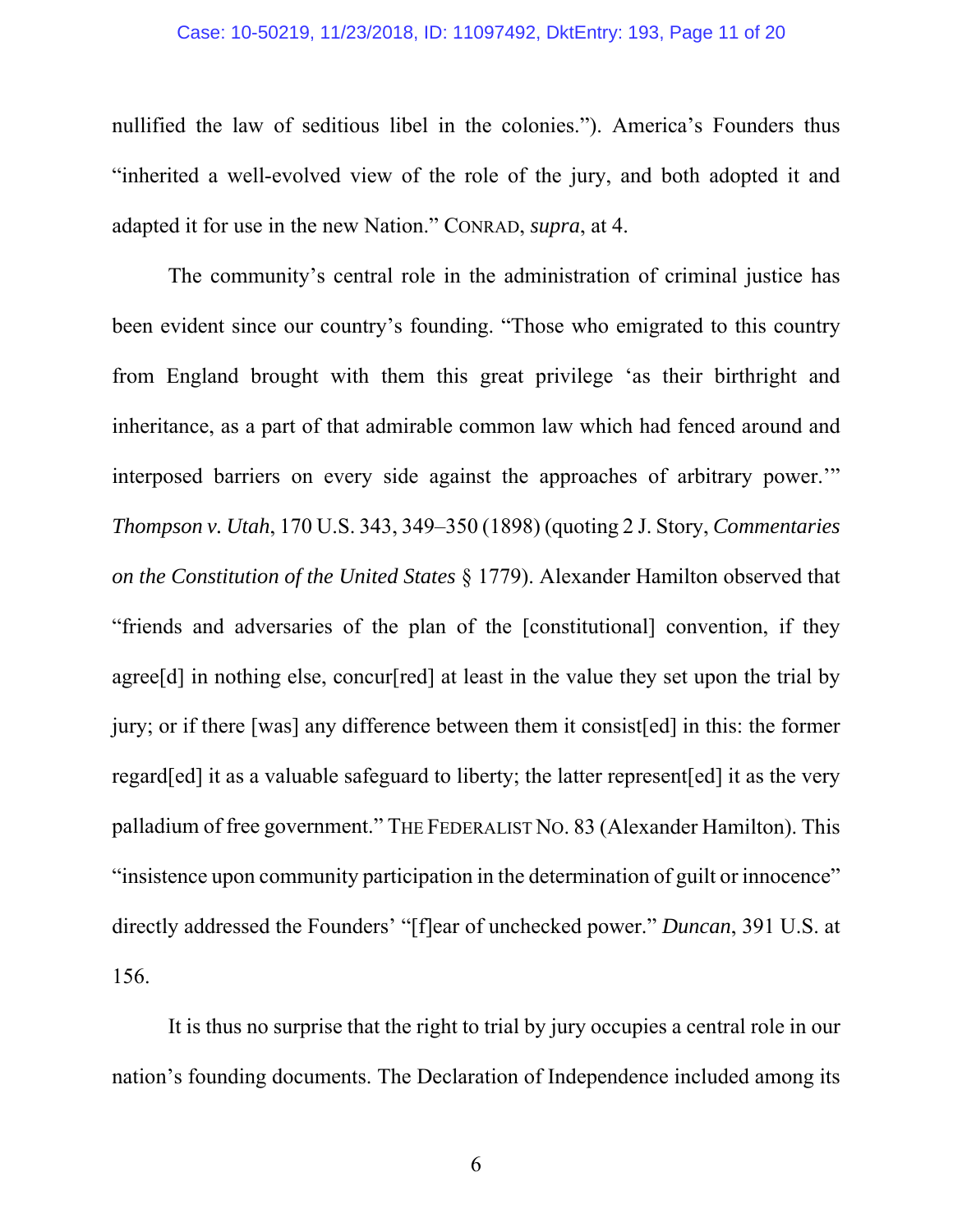"solemn objections" to the King his "'depriving us in many cases, of the benefits of Trial by Jury,' and his 'transporting us beyond Seas to be tried for pretended offenses.'" *Duncan*, 391 U.S. at 152. Against the backdrop of those protestations, the Constitution was drafted to command that "[t]he Trial of all Crimes, except in Cases of Impeachment, shall be by Jury; and such Trial shall be held in the State where the said Crimes shall have been committed," U.S. CONST. art. III,  $\S$  2; that "[i]n all criminal prosecutions, the accused shall enjoy the right to a speedy and public trial, by an impartial jury of the State and district wherein the crime shall have been committed," U.S. CONST. amend. VI; and that no person be "twice put in jeopardy of life or limb," U.S. CONST. amend. V. Together, these guarantees reflect "a profound judgment about the way in which law should be enforced and justice administered," *Duncan*, 391 U.S. at 155—namely, with the direct participation of the community.

Indeed, the jury is expected to act as the ultimate conscience of the community, and any system in which the "the discretionary act of jury nullification would not be permitted . . . would be totally alien to our notions of criminal justice." *Gregg v. Georgia*, 428 U.S. 153, 199 n.50 (1976). In particular, "[j]ust as suffrage ensures the people's ultimate control in the legislative and executive branches," the "jury trial is meant to ensure [the people's] control in the judiciary," and constitutes a "fundamental reservation of power in our constitutional structure." *Blakely v.*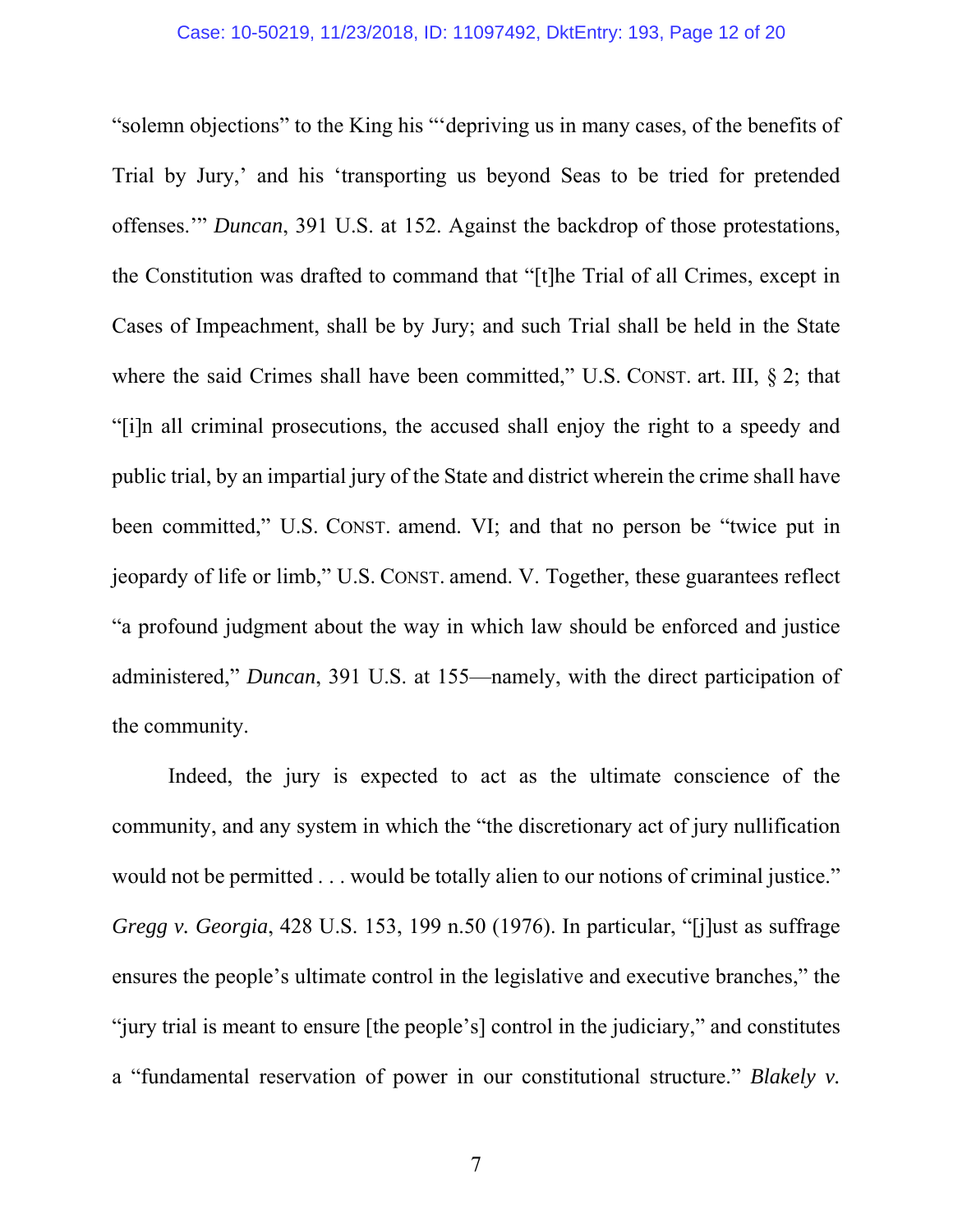*Washington*, 542 U.S. 296, 306 (2004); *see also, e.g.*, Letter XV by the Federal Farmer (Jan 18, 1788), reprinted in 2 THE COMPLETE ANTI-FEDERALIST 315, 320 (Herbert J. Storing ed. 1981) (the jury "secures to the people at large, their just and rightful control in the judicial department"). By providing an "opportunity for ordinary citizens to participate in the administration of justice," the jury trial "preserves the democratic element of the law," *Powers v. Ohio*, 499 U.S. 400, 406– 07 (1991), and "places the real direction of society in the hands of the governed," AKHIL REED AMAR, THE BILL OF RIGHTS: CREATION AND RECONSTRUCTION 88 (1998) (quoting ALEXIS DE TOCQUEVILLE, DEMOCRACY IN AMERICA 293–94 (Phillips Bradley ed. 1945)).

In particular, the power of juries to acquit "in the teeth of both law and facts," *Horning v. District of Columbia*, 254 U.S. 135, 138 (1920), provides crucial feedback to prosecutors, who may—in the absence of regular trials before independent juries—fail to realize just how much their enforcement efforts are at odds with the conscience of the community. Feedback from a *local* jury is especially valuable in cases like this one, involving serious questions not just of criminal justice, but also of federalism. The prerogative of local juries to reject unjust prosecutions is all the more important when such prosecutions are brought by federal authorities against individuals who engaged in non-wrongful conduct that was specifically authorized under state law.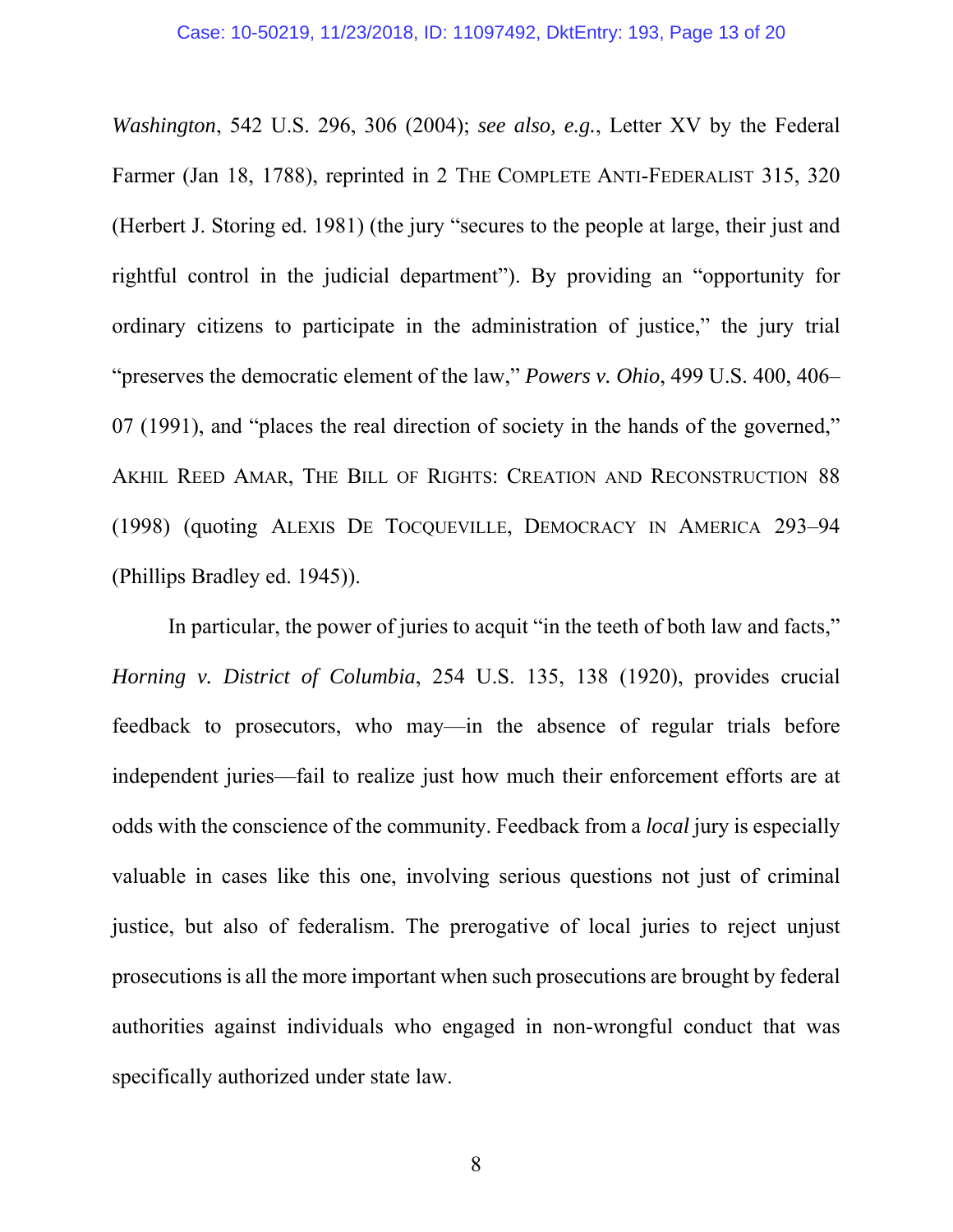## **II. THE PANEL MAJORITY ERRED IN UPHOLDING THE DISTRICT COURT'S INSTRUCTION SUGGESTING THAT LYNCH'S JURY COULD BE PUNISHED FOR ENGAGING IN NULLIFICATION.**

Notwithstanding the storied history of jury independence in the Anglo-American legal tradition, modern courts typically hold that defendants are not entitled to argue nullification directly to juries, and courts generally will not affirmatively instruct jurors as to their authority to engage in nullification. *See United States v. Kleinman*, 880 F.3d 1020, 1031 (9th Cir. 2018); *United States v. Powell*, 955 F.2d 1206, 1213 (9th Cir. 1992). *But see United States v. Manzano*, No. 3:18-cr-00095, Dkt. #60 (D. Conn. Oct. 29, 2018) (permitting defense counsel to argue nullification and introduce evidence that conviction would carry a 15-year mandatory minimum).

As discussed in Judge Watford's dissent, there is serious reason to doubt the correctness of some of this Court's precedents upholding jury instructions that strongly discourage nullification. *See United States v. Lynch*, 903 F.3d 1061, 1088 (9th Cir. 2018) (Watford, J., dissenting) ("I have my doubts about whether we were right to endorse such an [anti-nullification] instruction, for it affirmatively misstates the power that jurors possess."). But even assuming the correctness of that law, the panel's decision is inconsistent with Circuit precedent. The irreducible core of Lynch's Sixth Amendment right is that "a court should not state or imply that (1) jurors could be punished for jury nullification, or that (2) an acquittal resulting from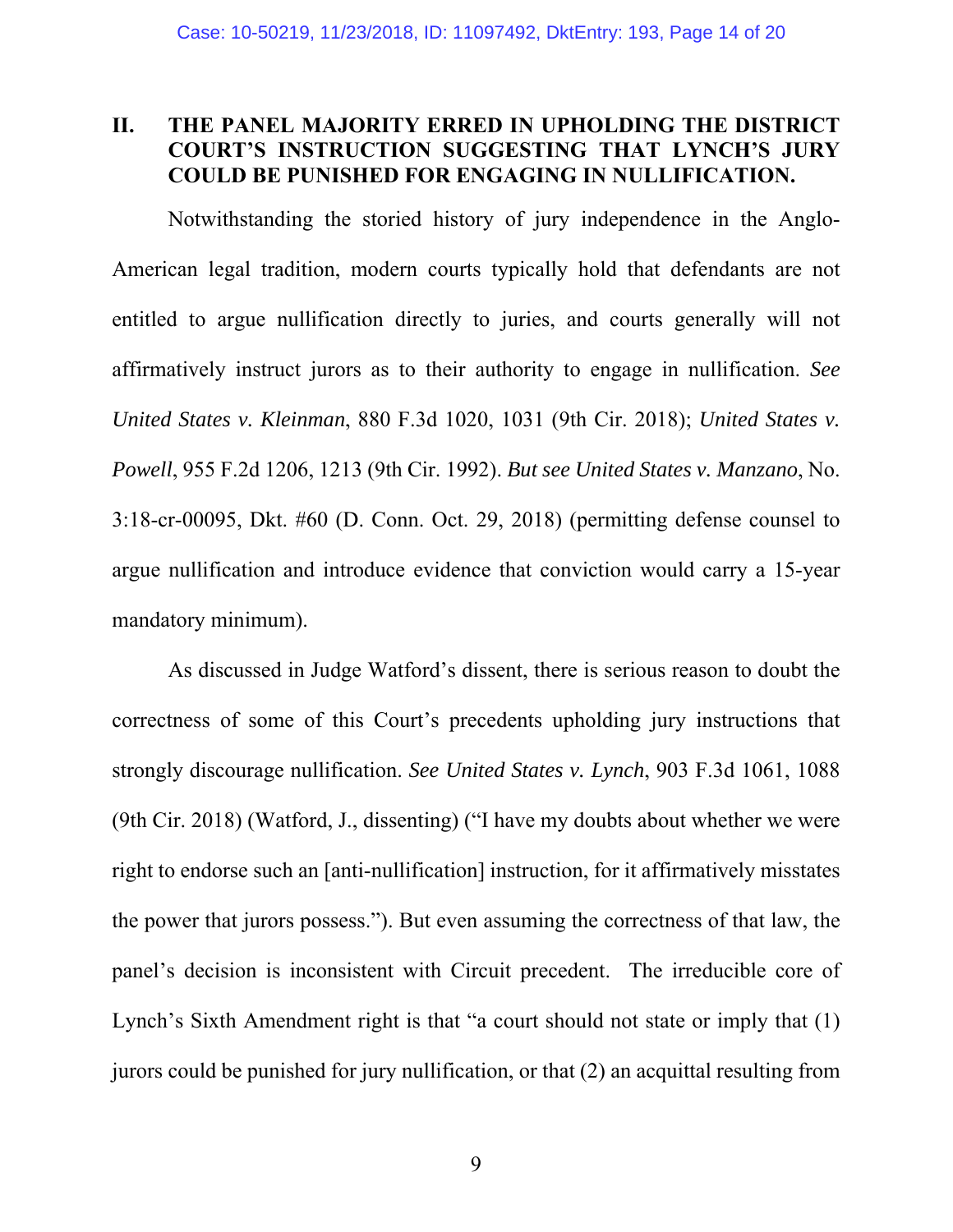jury nullification is invalid." *Kleinman*, 880 F.3d at 1032. The panel decision impermissibly trespasses on that core constitutional right.

As explained in detail in both Lynch's petition and Judge Watford's dissent, the anti-nullification instruction issued and affirmed in this case impermissibly suggested that the jurors could be punished for engaging in nullification; indeed, it is functionally identical to the very instruction held invalid in *Kleinman*. *Compare Lynch*, 903 F.3d at 1079 ("Nullification is by definition a violation of the juror's oath which, if you are a juror in this case, you will take to apply the law as instructed by the court."), *with Kleinman*, 880 F.3d at 1031 ("You would violate your oath and the law if you willfully brought a verdict contrary to the law given to you in this case."). *See also* Pet. at 1–2, 10–13.

In the mind of a typical juror—who would naturally (and correctly) imagine serious legal consequences for violating their oath, *see Lynch*, 903 F.3d at 1089 (detailing criminal penalties for violating oath)—the instruction at issue is not far removed from the very instruction given to William Penn's jury, which was ordered to find the defendant guilty and then suffered serious penalties when it did not. Appellate reversal in that case helped secure the very notion of jury independence for centuries to come. But if the panel majority's decision here is permitted to stand, it will have effectively worked a reversal of one of the most hallowed principles of Anglo-American law. This Court should grant the petition for rehearing to maintain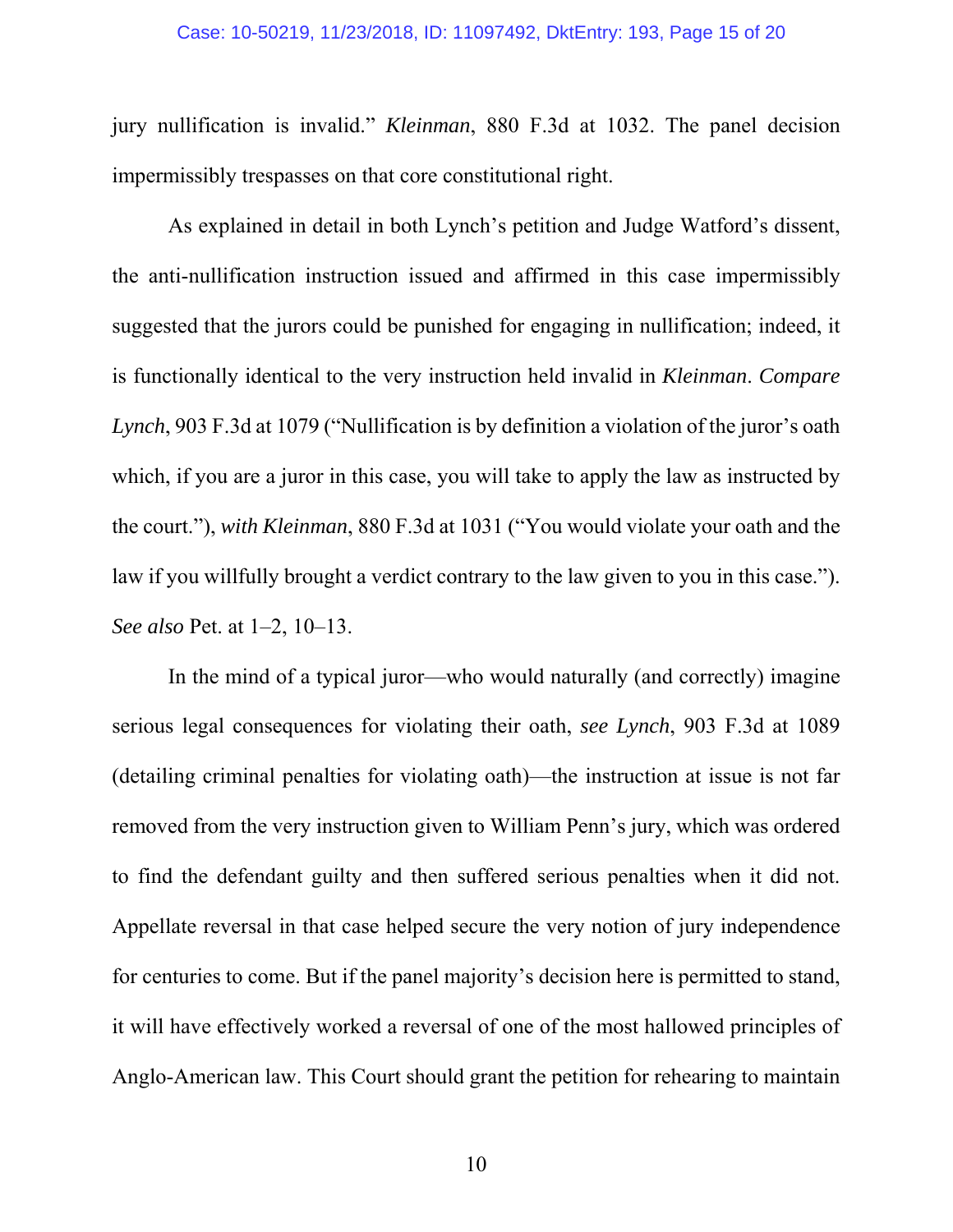uniformity of Circuit precedent, prevent a gross injustice, and ensure that this Court's jurisprudence appropriately accounts for the crucial, historical role that jury independence plays in our system of criminal justice.

## **III. PROTECTING JURY INDEPENDENCE IS ALL THE MORE IMPORTANT BECAUSE OF THE VANISHINGLY SMALL ROLE THAT JURY TRIALS PLAY IN OUR CRIMINAL JUSTICE SYSTEM.**

As discussed above, the jury trial is foundational to the notion of American criminal justice, and it is discussed more extensively in the Constitution than nearly any other subject. Article III states, in mandatory, structural language, that "[t]he Trial of all Crimes . . . *shall* be by Jury; and such Trial *shall* be held in the State where the said Crimes shall have been committed." U.S. CONST. art. III, § 2 (emphases added). And the Sixth Amendment not only guarantees the right to a jury trial generally, but lays out in specific detail the form that such a trial shall take. *See Faretta v. California*, 422 U.S. 806, 818 (1975) ("The rights to notice, confrontation, and compulsory process, when taken together, guarantee that a criminal charge may be answered in a manner now considered fundamental to the fair administration of American justice . . . . In short, the Amendment constitutionalizes the right in an adversary criminal trial to make a defense as we know it.").

Yet despite its intended centrality as the bedrock of our criminal justice system, the use of jury trials is quickly evaporating. The proliferation of plea bargaining, which was completely unknown to the Founders, has transformed the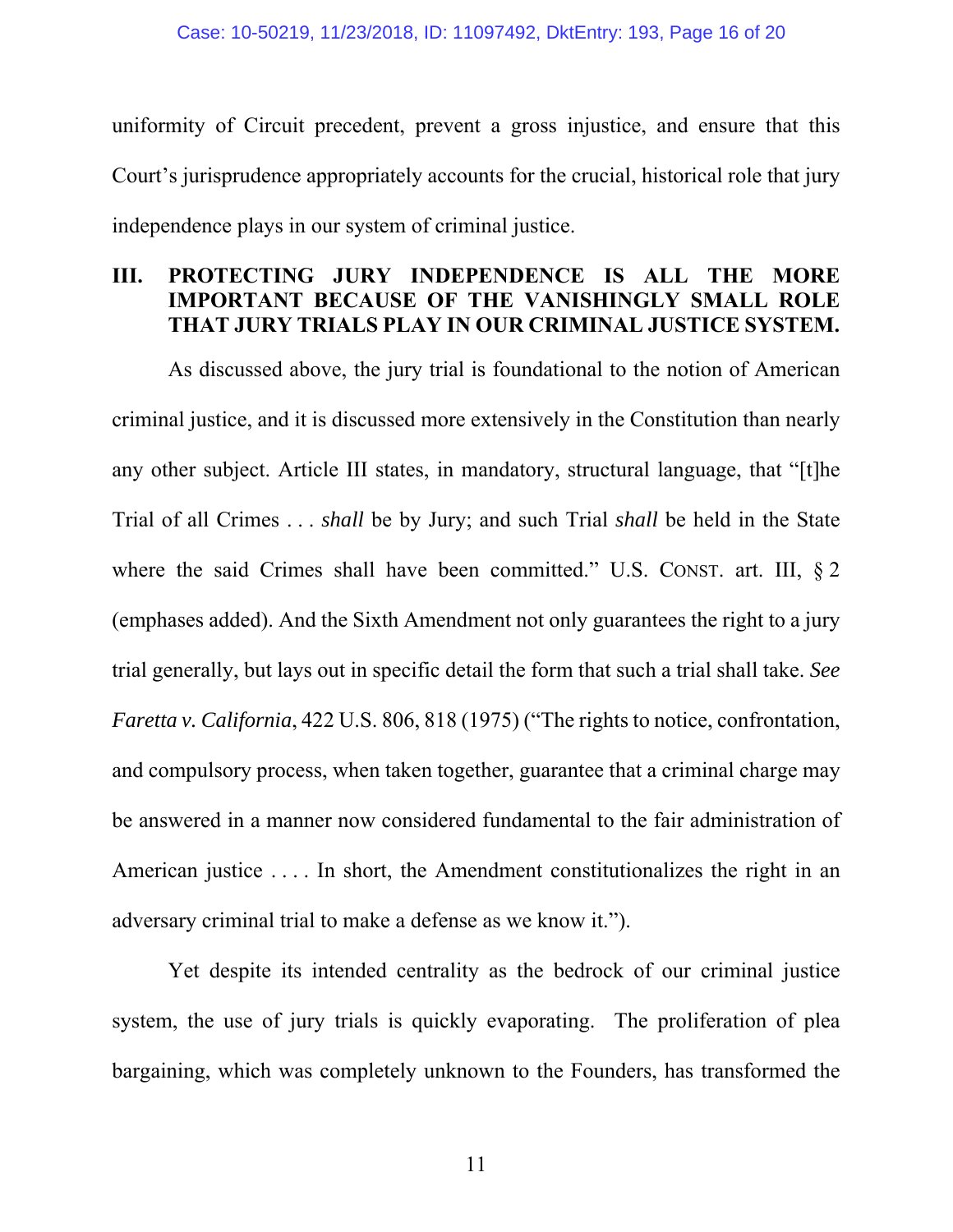country's robust "system of trials" into a "system of pleas." *Lafler v. Cooper*, 566 U.S. 156, 170 (2012); *see also* George Fisher*, Plea Bargaining's Triumph*, 109 YALE L.J. 857, 859 (2000) (observing that plea bargaining "has swept across the penal landscape and driven our vanquished jury into small pockets of resistance"). The Framers understood that "the jury right [may] be lost not only by gross denial, but by erosion." *Jones v. United States*, 526 U.S. 227, 248 (1999). That erosion is nearly complete, as plea bargains now comprise all but a tiny fraction of convictions. *See Lafler*, 566 U.S. at 170 (in 2012, pleas made up "[n]inety-seven percent of federal convictions and ninety-four percent of state convictions"); Jed S. Rakoff, *Why Innocent People Plead Guilty, N.Y. REV. OF BOOKS, Nov. 20, 2014; Suja A. Thomas, What Happened to the American Jury?*, LITIGATION, Spring 2017, at 25 ("[J]uries] today decide only 1–4 percent of criminal cases filed in federal and state court.").

In short, criminal juries have been dramatically marginalized. The result is not only that criminal prosecutions are rarely subjected to the adversarial testing of evidence that our Constitution envisions, but also that citizens are deprived of their prerogative to act as an independent check on the state in the administration of criminal justice. We have, in effect, traded the transparency, accountability, and legitimacy that arises from public jury trials for the simplicity and efficiency of a plea-driven process that would have been both unrecognizable and profoundly objectionable to the Founders.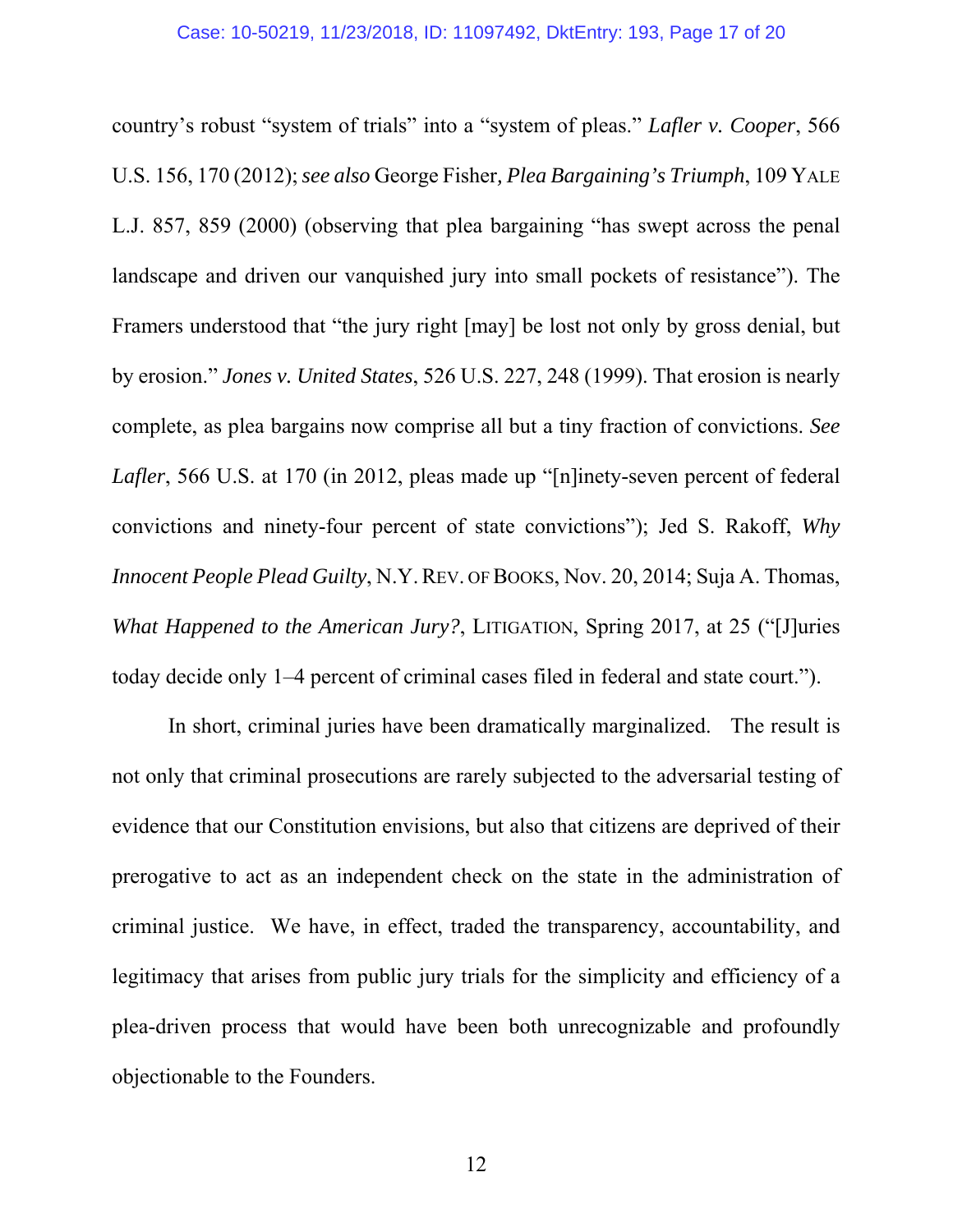There is no panacea for the jury's diminishing role in our criminal justice system; it is a deep, structural problem that far exceeds the bounds of any one case or doctrine. But the least we can do to avoid further discouraging defendants from exercising their right to a jury trial is to ensure that juries maintain their historical, legal prerogative to issue conscientious acquittals in the face of manifestly unjust prosecutions (like Mr. Lynch's). At the very least, defendants must be assured that jurors potentially inclined to engage in nullification will not be dissuaded from doing so by unlawful threats of punishment, whether express or implied.

### **CONCLUSION**

For the foregoing reasons, as well as those presented by Defendant-Appellant, the Court should grant the petition for rehearing.

Respectfully submitted,

DATED: November 23, 2018. */s/ Jay R. Schweikert*

Robin E. Wechkin SIDLEY AUSTIN LLP Columbia Tower 701 Fifth Avenue 42nd Floor Seattle, WA 98104 (415) 439-1799 rwechkin@sidley.com

*Counsel for the National Association of Criminal Defense Lawyers*

Clark M. Neily III Jay R. Schweikert  *Counsel of Record*  CATO INSTITUTE 1000 Mass. Ave., N.W. Washington, DC 20001 (202) 216-1461 jschweikert@cato.org

*Counsel for the Cato Institute*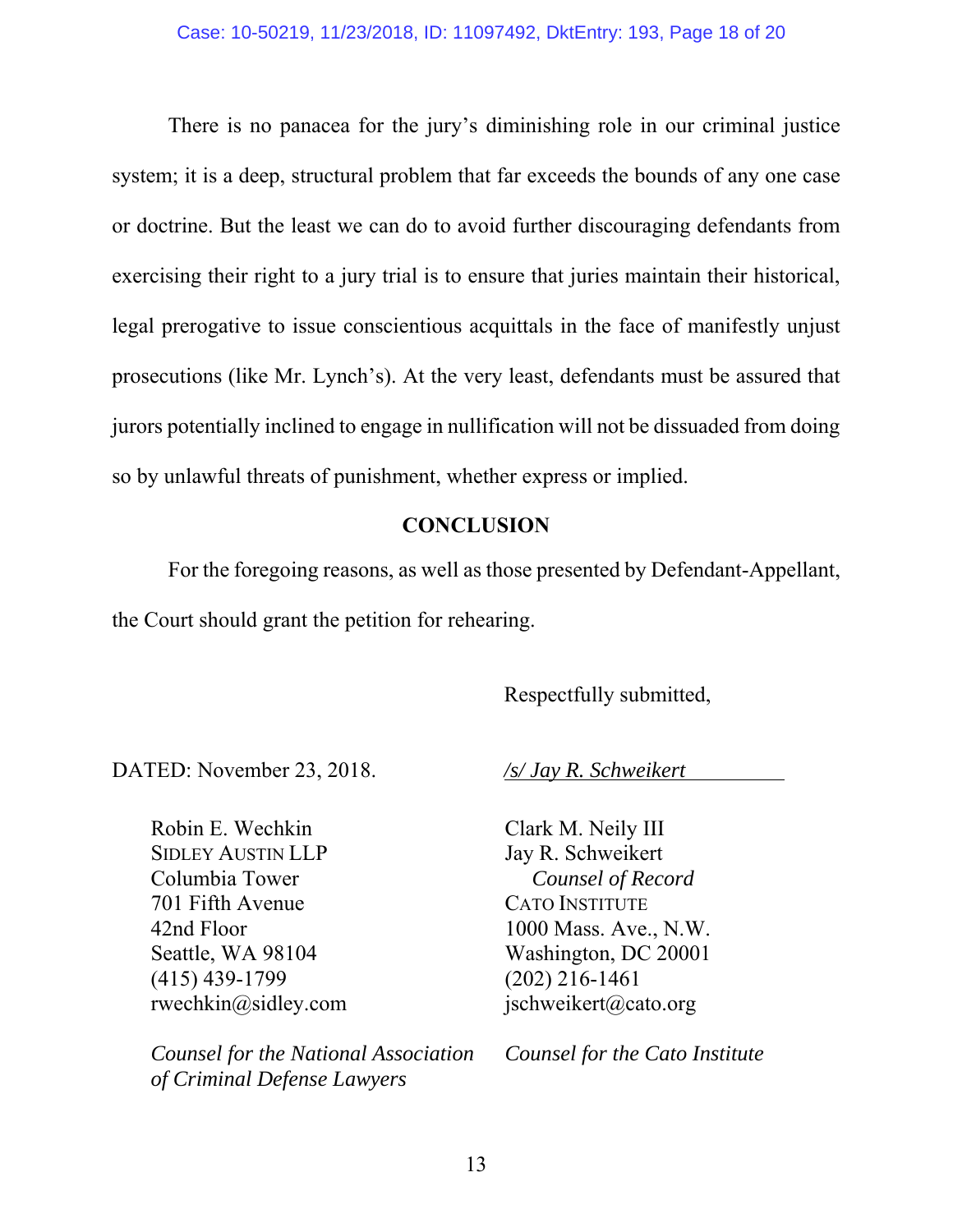## **CERTIFICATE OF COMPLIANCE**

1. This brief complies with the type-volume limitation of 9th Cir. R. 29-2(c)(2) because it contains 3,078 words, excluding the parts exempted by Fed. R. App. P.  $32(f)$ .

2. This brief complies with the typeface requirements of Fed. R. App. P. 32(a)(5) and the type-style requirements of Fed. R. App. P. 32(a)(6) because it has been prepared in a proportionally spaced typeface in Times New Roman, 14-point font.

/s/ *Jay R. Schweikert* November 23, 2018